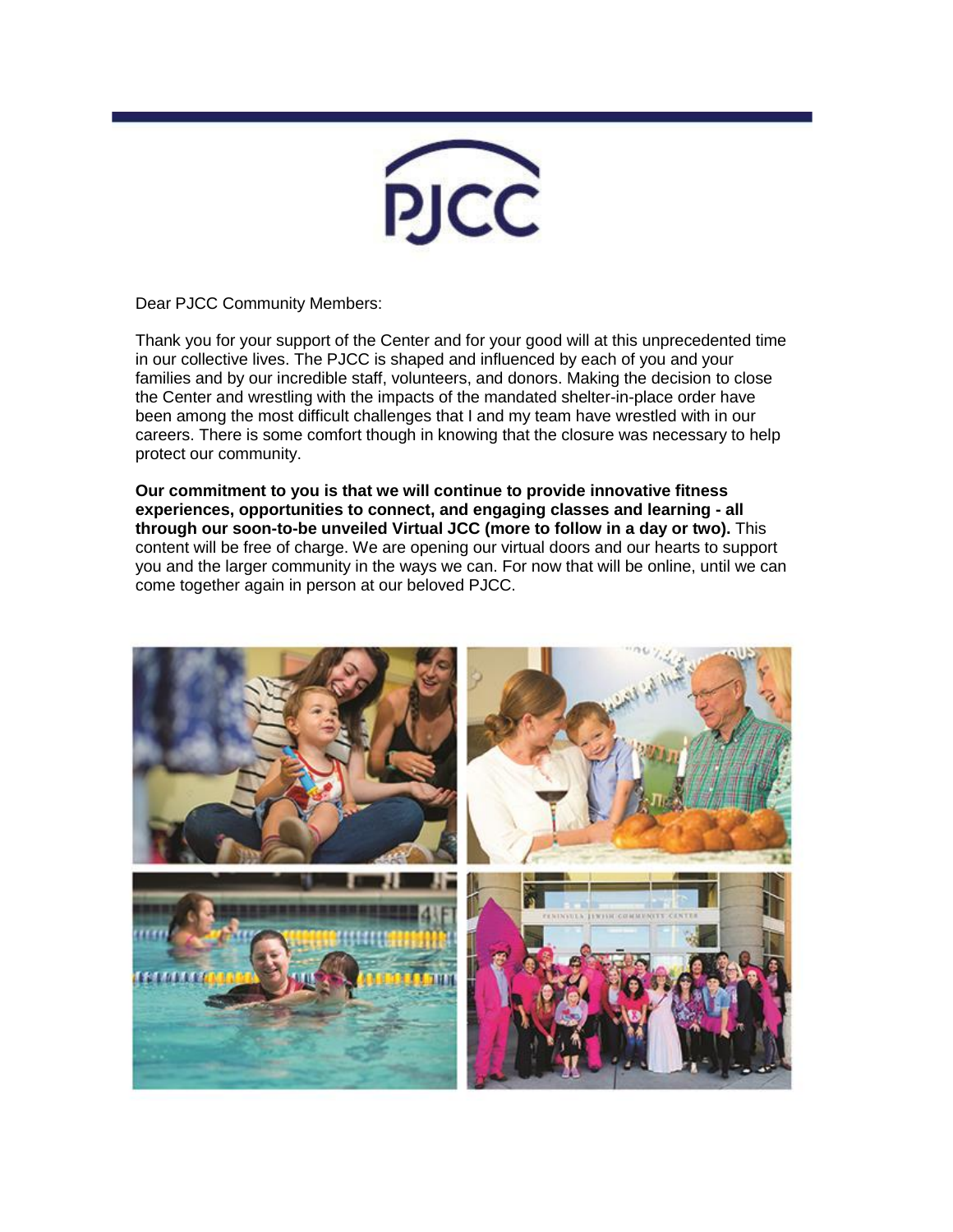As a Community Center, we put people at the top of our priority list – you, our members and participants, and our amazing staff. Many of you have contacted me to check-in about our employees – you've asked about Bob in Security, Rabbi Lavey as he prepares for Passover, and Gina, Claire, and the whole Aquatics team. You've sent messages of support to staff that work with our beloved elders, with our young learners at Preschool and Treehouse, and with our fitness enthusiasts of all ages. Please know that our leadership team is working around the clock to provide our dedicated staff with as much support and continuity as possible during this challenging time. **The support that we receive from you, our community—whether in the form of membership dues, tuition, class fees, or direct donations —is the lifeblood that allows us to serve.**

Thank you for your patience with us as we have begun working through the logistics of a mandated shutdown and as we adjust to daily updates in recommendations from health officials. Many of you have questions about tuition, membership dues and programs. Much is still being determined, and here is what I can tell you right now.

## **Center Membership:**

**All membership accounts will be placed on hold for April, so you will not be billed on April 1.** When we re-open we will resume billing automatically, unless you have put your account on freeze. **That said, the PJCC primarily relies on membership dues to pay our incredible staff. If you are able to help us support our staff by keeping your membership active for the time being, we humbly ask you to [click here,](mailto:memberservices@pjcc.org?subject=Keep%20My%20Membership%20Active%20in%20Support%20of%20Staff)** add your name and hit "send." Our team will be immensely grateful.

**Virtual JCC:** In the meantime, we want to help you stay healthy and connected and the PJCC will continue to be there for you! A few days ago, we sent out a link to a free series of **[95 Les Mills fitness workouts](https://pjcc.acemlna.com/lt.php?notrack=1¬rack=1&s=bad97c655476f96a390a72c05a742011&i=150A331A76A942)** that you can do at home. And we are putting the finishing touches on our Virtual JCC that will be accessed through [http://pjcc.org.](https://pjcc.acemlna.com/lt.php?notrack=1¬rack=1&s=bad97c655476f96a390a72c05a742011&i=150A331A76A943) The collection of online offerings will include PJCC fitness classes with our instructors that you know and love. And we will upload meaningful Jewish Life content with Rabbi Lavey and engaging Youth & Family activities, games, and learning presented by our fantastic staff.

## **Preschool and Treehouse @ the J:**

**Tuition will be frozen, so you will not be billed on April 3.** When we reopen, we will resume billing. In the meantime, our Preschool teachers and Treehouse staff are all working hard to stay connected with your kids and to help you at home. For the preschool, we are providing daily content sent via our community email platform, as well as virtual, interactive events with our teachers. And Treehouse is sending content via email multiple times a week, as well as offering virtual, interactive enrichments for our students.

As with Fitness, the Preschool and Treehouse both rely on tuition to pay our amazing teachers and staff. In lieu of tuition, if you are able, **[please make a donation to help](https://pjcc.acemlna.com/lt.php?notrack=1¬rack=1&s=bad97c655476f96a390a72c05a742011&i=150A331A76A941)  [support our staff.](https://pjcc.acemlna.com/lt.php?notrack=1¬rack=1&s=bad97c655476f96a390a72c05a742011&i=150A331A76A941)** It would mean the world to Rachel, Avril, Char, Renee, and all the ECE teachers, and to Nicole and her Treehouse team.

## **Swim Lessons and Swim Team:**

**We will not bill for April.** When we reopen, we will resume billing automatically. We can't wait to see you at the pool as soon as we are able.

## **Other Programs:**

The CDC is now recommending that all programs with 50+ people be cancelled through